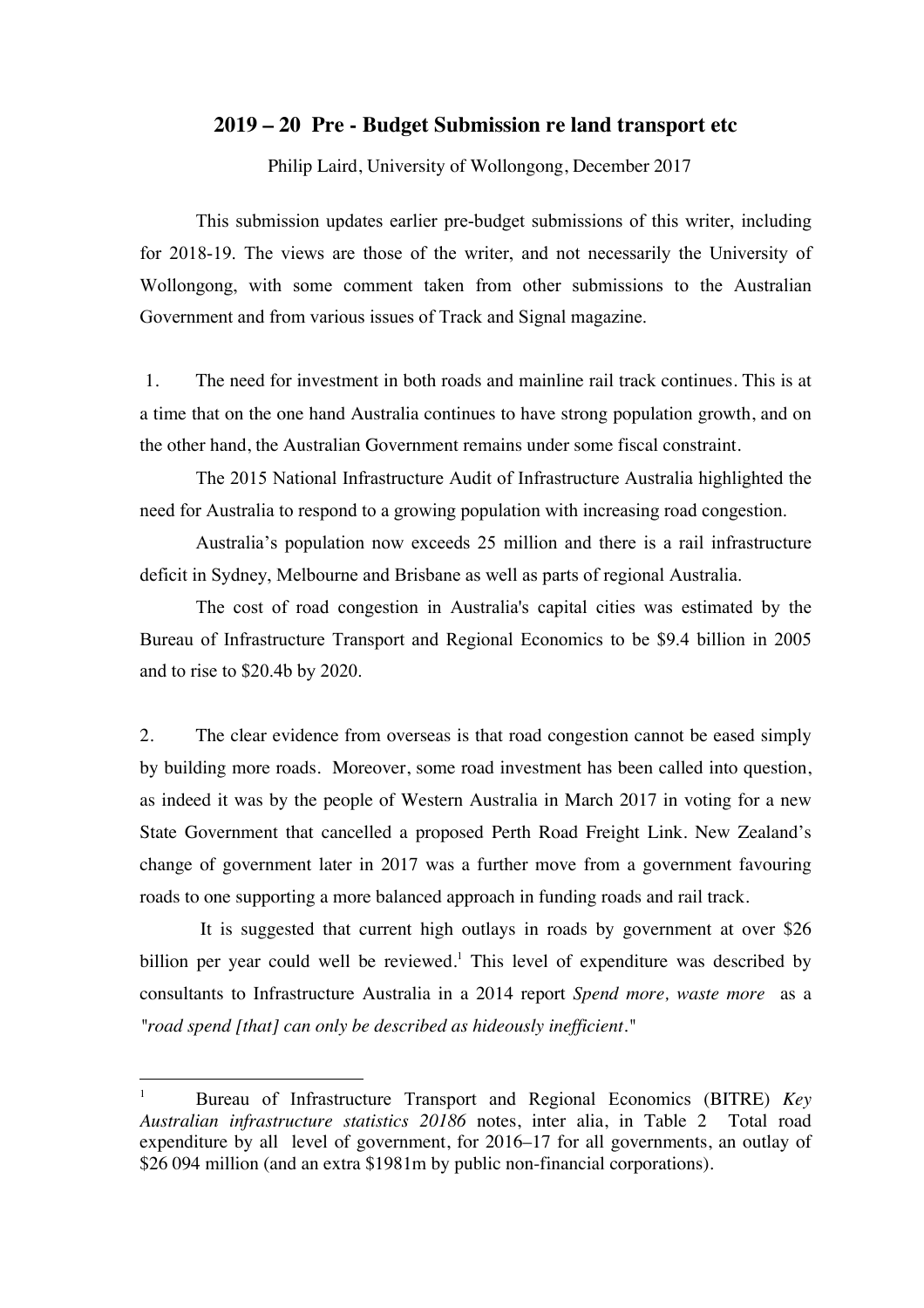Thus, projects such as Sydney's WestConnex that has now blown out to about \$17 billion and duplication by 2020 of the Pacific Highway (taken to task by Infrastructure NSW in its 2012 report<sup>2</sup>) could well be reviewed. In particular, Stage 3 of WestConnex has attracted much opposition and the City of Sydney has proposed alternative options.

The 2016 Federal budget drew a reaction from NAB Group Chief Economist Alan Oster of *"infrastructure spending that is still road heavy.* "

The efforts made in the 2017 and 2018 federal budget to have a more balanced investment in rail and road are noted with appreciation. This includes funding for an Inland Railway and for other rail projects.

However, a concern remains with the sheer amount of government money that is allocated to road projects, despite the lack of true user pays pricing for road use.

The situation of federal outlays between Brisbane and Cairns for land transport that results in billions to the Bruce Highway and zero to rail<sup>3</sup>) is also in need of review.

# **Road Pricing**

3. There is a need to address, congestion pricing in Melbourne and Sydney, and implementation of mass-distance location road user charges for B-Doubles.

In regards to congestion pricing, the initiative of Infrastructure Victoria in its 2016 30-year strategy in proposing an electronic congestion charging system for Melbourne is to be encouraged. This was introduced in Singapore in 1998, leading to a 16 per cent drop

There is a long overdue grade separation project at the foot of the Mt Ousley Highway in Wollongong which has at least three times the annual average daily traffic (over 53,000 including some 7960 trucks) than does 'remaining sections' of the Pacific Highway.

<sup>3</sup> Australian Government funding for the Bruce highway now stands at \$10 billion whilst the Queensland Government has committed over \$2 billion of funding with no federal funds north of Nambour.

In May 2016 in the Courier Mail in Brisbane, an Engineers Australia Queensland infrastructure spokesman noted that huge numbers of trucks would be funnelled on to the Bruce Highway unless \$2.5 billion was invested in the railway.

<sup>&</sup>lt;sup>2</sup> In 2012, Infrastructure NSW  $\lceil p143 \rceil$  noted that due to the relatively low traffic volumes on the remaining sections, the economic merit of their reconstruction is much lower at 0.8 (Benefit Cost Ratio) than that of the Highway as a whole; also "…*given competing priorities for NSW and Commonwealth Government funds, the high cost and relatively limited benefits of these remaining sections raises questions … appropriate scope of works and priority for those sections with relatively light traffic."*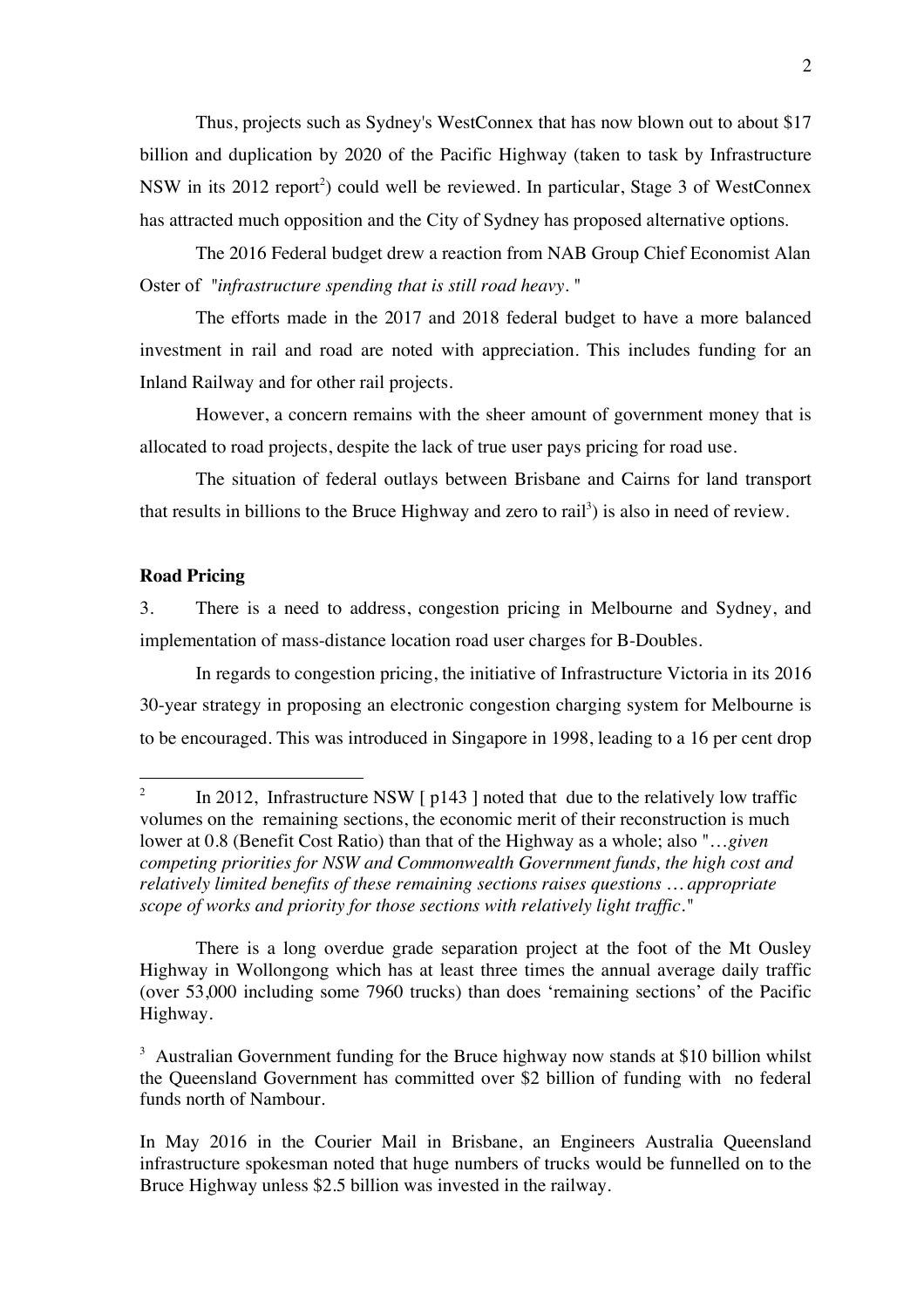in peak hour traffic by the year 2000, whilst in London, a 2003 congestion charge saw car decreasing by nearly 20 per from 2000 to 2009.

4. Fuel excise is now being indexed on an annual basis. However, there was a long period between 2001 and 2014 when it was not been indexed, and was stuck at 38.143 cents per litre. The loss of Commonwealth revenue from freezing fuel excise indexation was estimated in Treasury Budget Paper #2 (May 2001) at \$150 million for 2001-02 increasing to \$1135 million for 2004-05.

A Fuel Taxation Inquiry reported in 2002. Although its recommendations were pragmatic they were rejected by the Government of the day. As noted in an earlier prebudget submission: The difference in total fuel excise collection during 2011-12 for petrol used in cars etc between the indexed and frozen rate would have been about \$2.48 billion; also for 6.3 billion litres of diesel used by trucks during 2011-12, the forgone revenue from rebates was about \$1.9 billion. *Accordingly, the combined forgone petrol and diesel excise during 2011-12 was estimated at about \$4.4 billion.*

5. Fuel excise is currently 41.2 cents per litre (as of 1 August 2018) but this is some 20 per cent less in real terms than what it was in the year 2000.

There is a case for fuel excise in Australia to be increased by 10 cents per litre to allow for lower annual registration fees for cars; and, to fund ongoing calls for more money to be spent on roads, and alternatives to roads including rail, urban public transport and cycleways.

There is also a good case for scrapping the diesel rebate.

6. New Zealand has increased its petrol excise more than 10 cents a litre since March 2002, and is currently 63.024 cents per litre allocated to the National Land Transport Fund. Annual registration fees for cars in New Zealand are much lower than in NSW and other states. A further 6 cents per litre is collected to be applied to motor accident compensation and in Auckland, a further 10 cents per litre is levied for regional transport. It is of note that higher fuel taxation has not stopped the New Zealand economy performing well.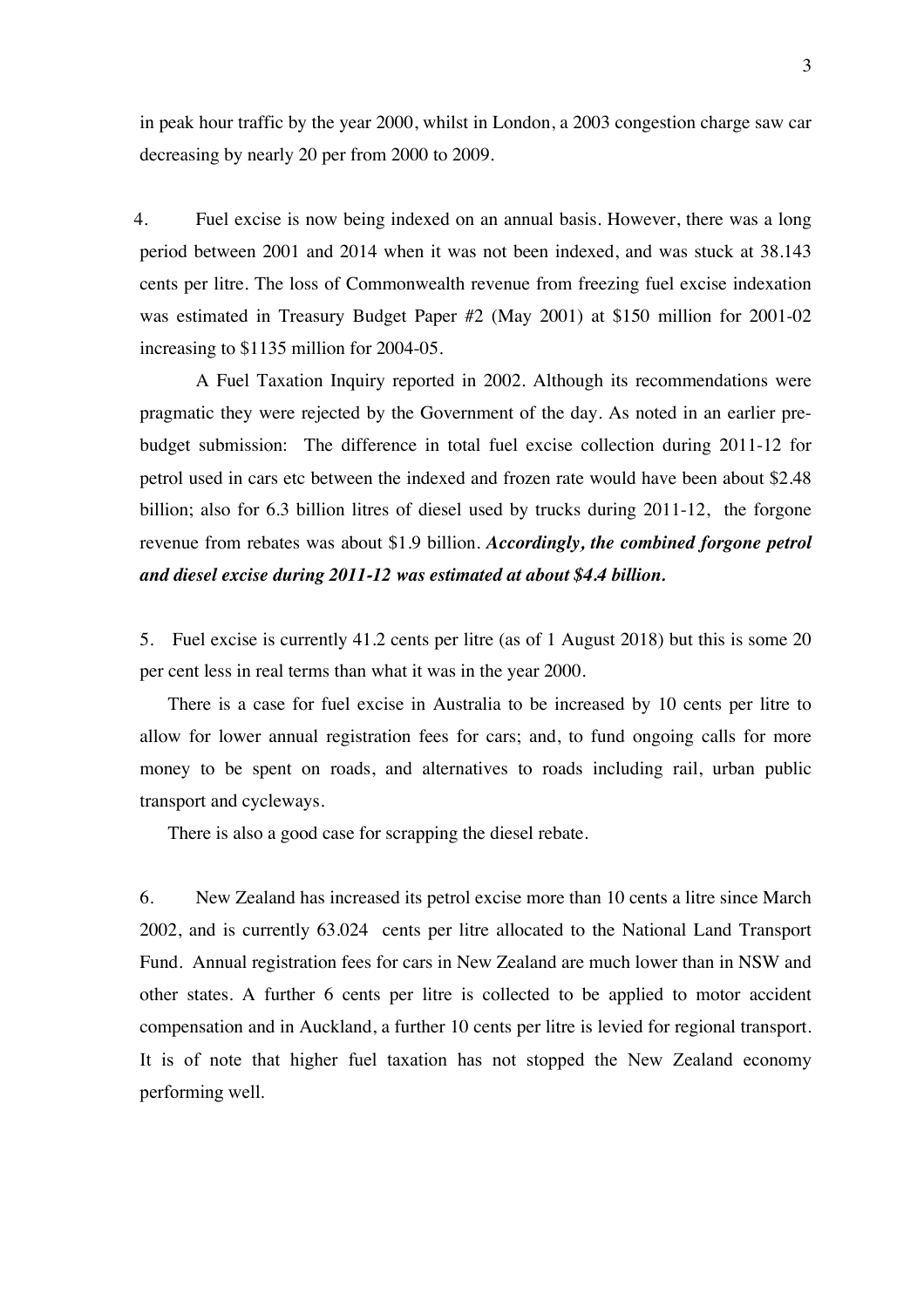7. Mass distance location charges for heavy trucks in Australia are long overdue. Incredibly, a National Transport Commission 2015 paper on road user charges, complete with nine options looking at pay as you go (PAYGO) methodology did not even raise the option of mass distance charges. This is despite Infrastructure Australia calling for a userpays approach to provide greater fairness in the way Australia pays for its roads to include the introduction of direct heavy vehicle charging.

Meantime, aggregate revenue from truck registration fees and road user charges set in 2016-17 at a modest 25.9 cents per litre has been frozen until 2018 and now 2019 by Transport Ministers. This low road user charge for trucks is less the late 2018 (now indexed) 41.2 cents per litre on petrol and diesel for cars.

8. New Zealand has had since 1978 mass distance charges for heavy trucks. Currently, a heavy semitrailer with six axles pays 56 cents NZ (about 52 Aust cents) per kilometre. In Australia, the same truck hauling 100,000 km a year or more pays registration and fuel road user charges working out to less than 17 cents per kilometre.

A 2014 Heavy vehicle charges determination of the National Transport Commission (NTC) noted a then recent estimate of the numbers of six axle articulated trucks (semitrailers) as 42,522 moving 3093 million km and using 1579 million litres of diesel. If we use these figures with current NTC charges of \$6232 registration and the discounted road user charge of 25.8 cents per litre (motorists pay over 40 cents a litre excise), we get a contribution of about \$265m in registration fees and \$407m in fuel based road user charges. This is a total of \$672m.

Now apply the New Zealand mass distance charges to the 3095m kilometres of semitrailer haulage in Australia to get \$A1547m. This amount is \$875m than the above \$672m Australian amount.

A similar calculation for 12,811 B-Doubles noted in the 2014 NTC determination that hauled some 2189m kilometres in 2013 using some 1313m litres of fuel is now done. Most B-Doubles have a registration fee of \$14,776 giving some \$189m in registration fees. Add to this \$339m in fuel based road user charges to get \$528m.

If current New Zealand road user charges at 62 cents NZ or 56 cents AU per kilometre were applied to the 2189m km, a total of \$1226 would result. The NTC aggregate charges for all B-Doubles are then \$698m short of the NZ charges.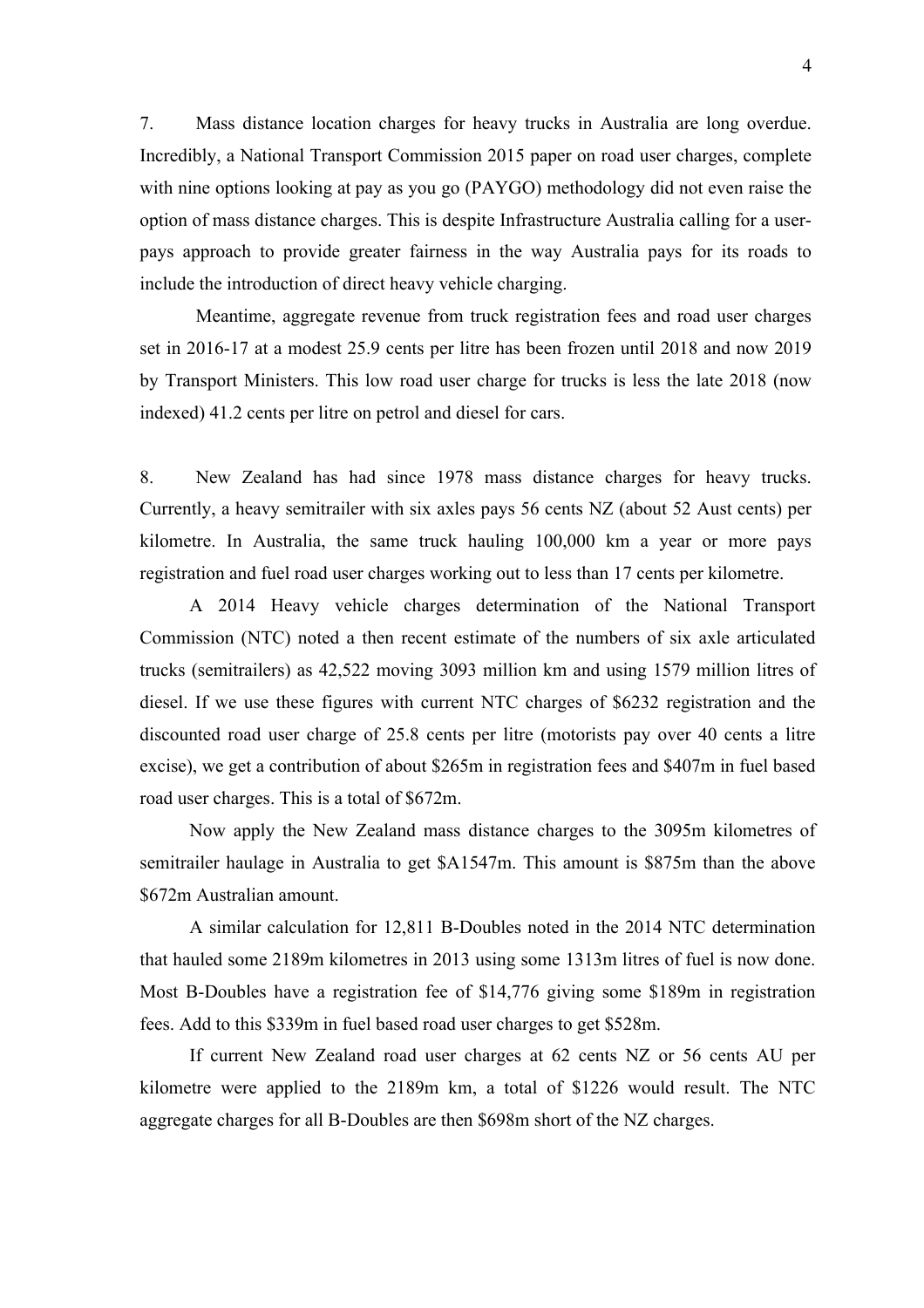**If one accepts that the New Zealand charges are user pays, then the operation of six axle semitrailers and the nine axle B-Doubles on public roads are in receipt of an annual hidden subsidy of nearly \$1.6 billion per year.** 

**This amounts to about 1 cent per net tonne kilometre.**

9. It is now over 12 years (yes, twelve years) since 2006 when the Productivity Commission issued a report on road and rail access pricing that found the National Transport Commission (NTC) charges to be *"conservative"* and made recommendations that CoAG take up road pricing. By 2009, delays were being encountered by the CoAG process and in 2010, the Henry Tax Review made several pertinent recommendations for road pricing reform.

These included one that CoAG *"should accelerate the development of massdistance-location pricing for heavy vehicles…"*

In 2017, the Department of Infrastructure and Regional Development undertook a public consultation process to seek public and industry views on options for independent price regulation of heavy vehicle charges. This included the option of ACCC being the regulator. The progress apparently made in 2018 to this outcome, at least in the public domain, is not good enough.

In the meantime, incredibly, despite arguably high ongoing subsidies to trucks hauling heavy loads large distances each year, the Transport and Infrastructure Council saw fit to freeze annual registration and fuel road user charges for another two years.

10. In New Zealand, from the 2017-18 NATIONAL LAND TRANSPORT FUND ANNUAL REPORT, it is noted, inter alia, gross revenue in millions as follows:

Fuel excise duty \$1957 Road user charges \$1594 Motor vehicle registration and annual licensing fees \$228 The total is \$3.78 billion.

It can be seen that road user charges in New Zealand, which are mostly made up of mass distance charges levied on heavy truck operations, account for some 42 per cent of all revenue to the land transport fund.

By way of contrast, as noted by the NTC, in its February 2015 report *Heavy vehicle road user charge annual adjustment Consultation report 2014–15* noted, inter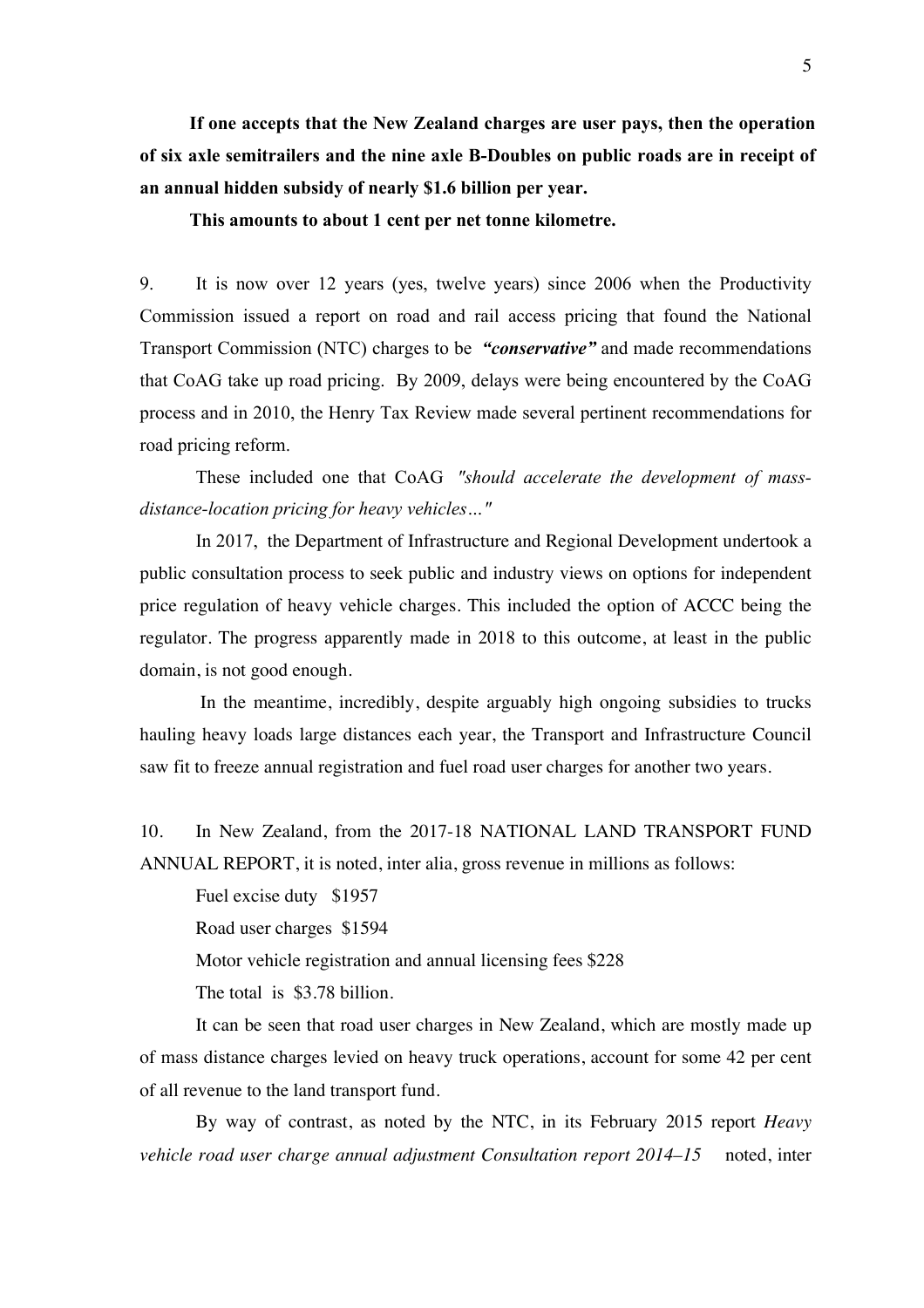alia, an aggregate heavy vehicle road users charge of \$1,820,198,117. (6,963,267,471 litres multiplied by a road user charge of 26.14 cents/litre) along with estimated registration revenue of \$1,188,014,361 (\$811,170,575 powered units only and trailers \$376,843,786). Together this is \$3008 million.

As noted in last years pre budget submission, BITRE estimated the total road expenditure by all level of government, for 2014–15 for all governments, as \$ 23 464.8 million.

This means, at first sight, heavy vehicle charges in 2014-15 were only contributing about 12.8 per cent of all government outlays on roads.

11. It is hard to see why Australian charges for heavy vehicles in aggregate, and annual charges for semitrailers and B- Doubles hauling heavy loads long distances each year, should be about one third of the respective New Zealand charges.

Unless of course, it is part of a de facto policy to put more 'loads on roads' and to make rail freight, sea freight, pipelines and conveyor belts financially unattractive for moving most types of freight.

# **Road deficits**

12. The operation of road vehicles imposes appreciable external costs on the community. In a paper *Moving People: Solutions for a Livable Australia* Bus Industry Confederation (2012) estimates of "road deficits" of about \$20 billion pa in 2001 and \$27 billion pa in 2010 were cited. Clearly, some effort should be made to direct more of these costs onto road users as opposed to the wider community.

These estimates compare with a 2001 estimate of a road deficit<sup>4</sup> of \$8 billion a year of hidden subsidies that do not include the cost of road congestion. Under current road pricing, road deficits are increasing.

These road deficits include an older estimate of a 'road freight deficit' of at least \$3 billion per year.<sup>5</sup> About half of this amount is unrecovered road system costs from

 <sup>4</sup> Laird P Newman P Bachels M and Kenworthy J (2001) *Back on Track: Rethinking Transport Policy in Australia and New Zealand* UNSW Press

<sup>5</sup> Laird P (2006) *Freight transport cost recovery in Australia*, Australasian Transport Research Forum. The Henry Tax review in 2010 had a number of recommendations that if implemented would see an improvement in road pricing for heavy trucks.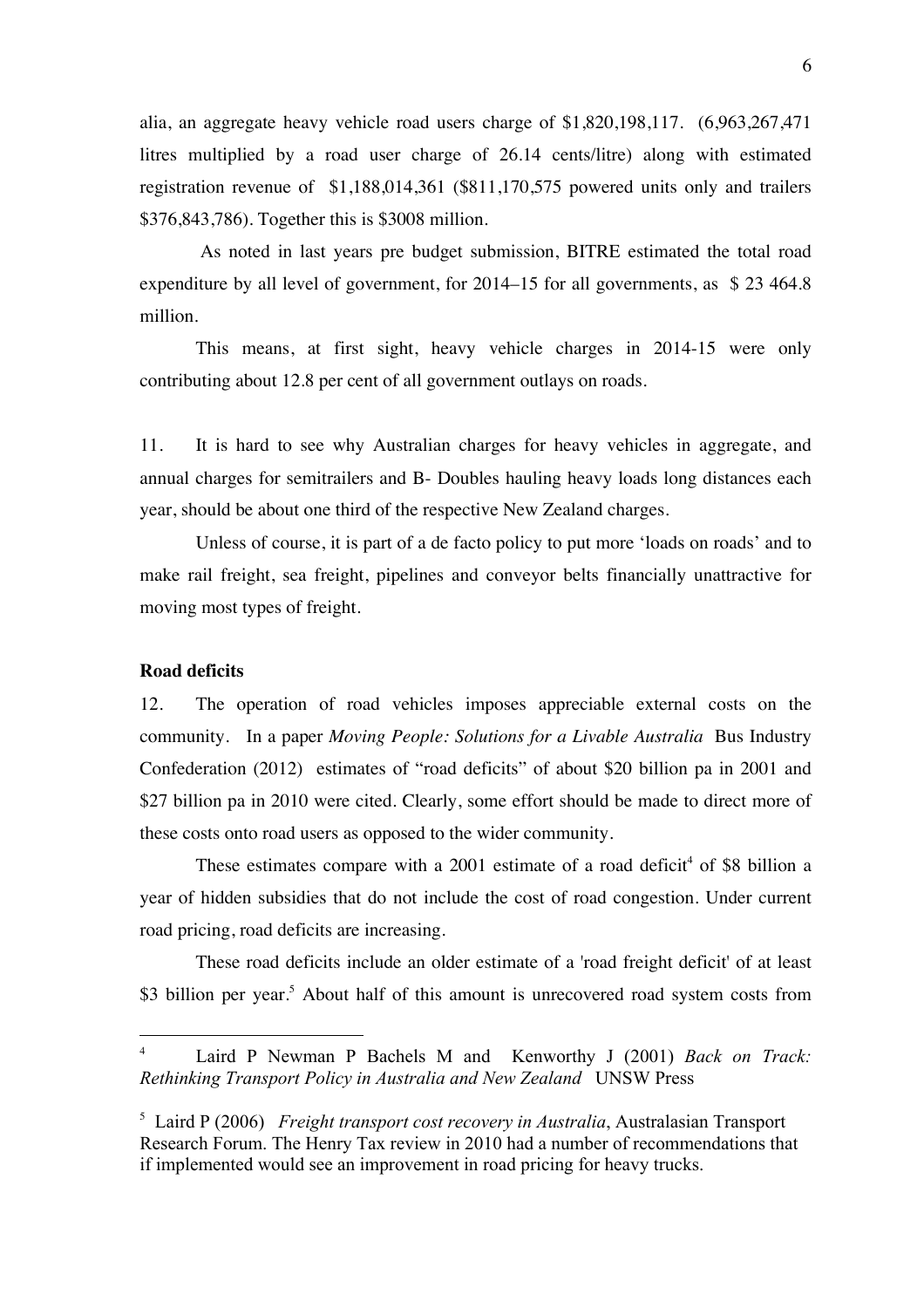articulated trucks. The other half is due to the involvement of such heavy trucks in road crashes coupled with other environmental and social costs.

## **Oil Vulnerability**

13. A major input into road vehicle use is that of liquid fuel. In the 12 months ended 30 June 2016, from ABS SMVU data, registered motor vehicles in Australia consumed an estimated 32.7 billion litres of fuel. Of the total fuel consumed by motor vehicles in 2015-16, 53.3% was petrol and 42.5% was diesel. By way of contrast, rail used in 2010 less than one billion litres of diesel for a smaller passenger task but a larger freight task than road.<sup>6</sup> Rail also uses electricity, produced mostly from domestic coal, then with an oil equivalent of about 1.2 billion litres that year.

### **Urban rail**

14. The BITRE *Yearbook 2018: Australian Infrastructure Statistics, Statistical Report,* notes, inter alia, Table T 5.5a Public transit patronage on heavy rail, Australian capital cities; that in 2013-14, there were 702.9 million passenger movements; also in in 2003-04, there were 492.2 million passenger movements; an increase of about 30 per cent, and, far exceeding population growth.

It has been argued above that there is a need to improve road cost recovery.

At the same time, there is a need to improve cost recovery of urban rail operations from train fares. Here, some but not all of the large subsidies to urban rail operations could be better redirected to the necessary rail infrastructure to meet the needs of a growing population. As well, some generous concessions to seniors could be reviewed, both in cost, and whether such concessions can be made use of in peak hours.

There is a need to invest more in urban rail infrastructure at a national level. The additional funds required for such investment may need reconsideration of taxation policies such as dividend imputation credits and alcohol excise.

15. Major metro rail projects are under way in Melbourne and Sydney. There is a question as to whether more federal funding would be appropriate for these projects, and if granted, could expedite their completion. In addition to \$857 million from the Federal

 <sup>6</sup> Australasian Railway Association Australian Rail Industry Report 2010.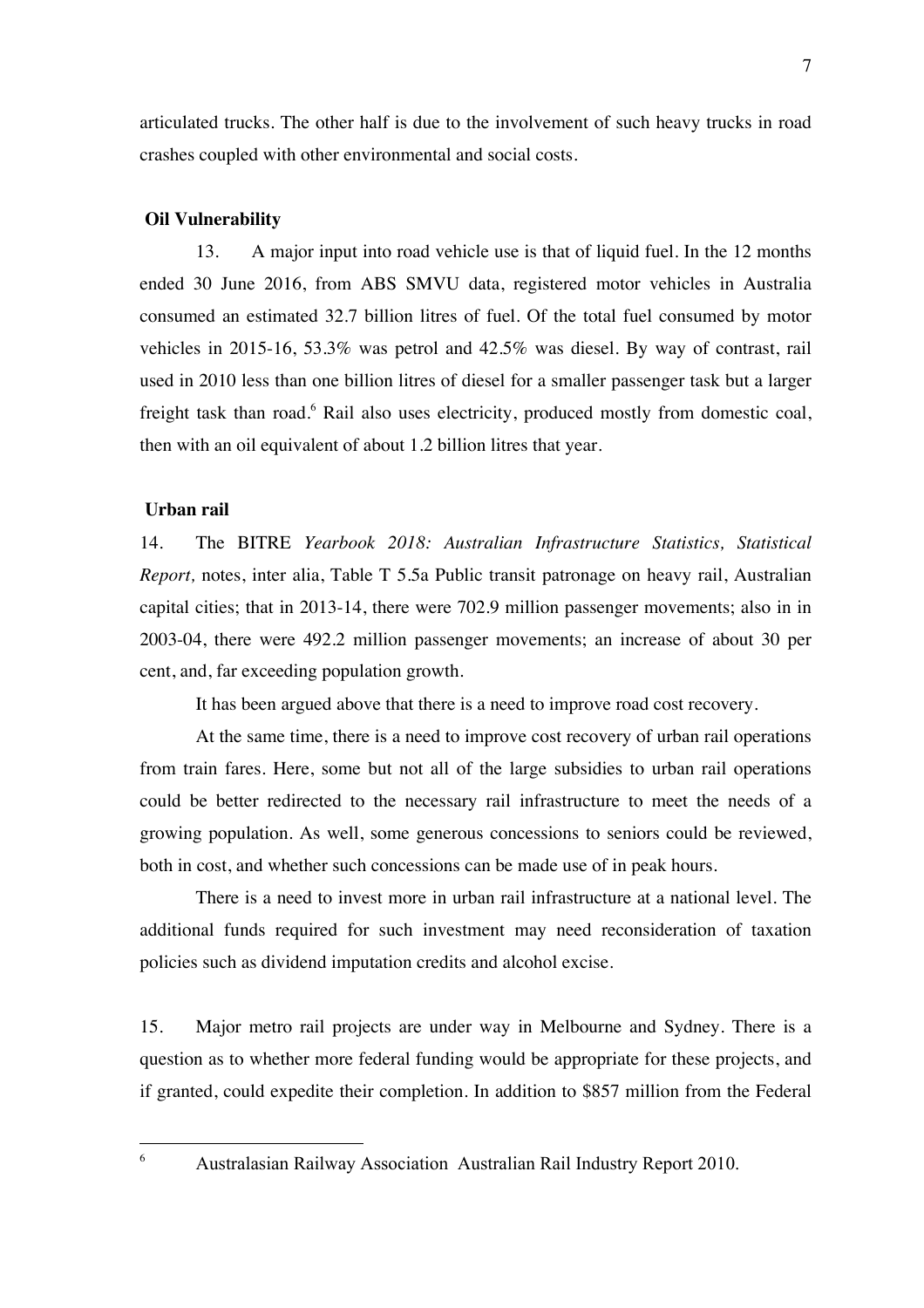Government in the 2016 budget, there is a question relating to Victoria gaining a fair share of the proceeds of the Asset Recycling program.

Brisbane needs a 10.2 km Cross River Rail project from Dutton Park to Bowen Hills, with 5.9 km in tunnel to include five new stations. The Queensland Government has committed funds to the \$5.4 billion project and some Commonwealth funding, comparable to that provided for major roads in Queensland, is needed for this project.

Perth's urban rail system is now arguably the best in Australia and has attracted international attention.. However, ongoing improvements in Perth's public transport and road pricing are needed contain road congestion and its negative impact on productivity.

Adelaide's rail electrification programme could well be revived. The work to date has helped lift patronage.

There is an ongoing need for more separation of freight and passenger trains. In Sydney, this would be assisted by completion of the 35 km Maldon Dombarton rail link.

The growth of light rail in Australia is also of note. This includes the Gold Coast with patronage far exceeding expectations when Stage 1 was opened in July 2014 and Stage 2 was opened in early 2018 (contributing to the success of the Commonwealth Games.

## **Intercity rail**

16. The federal funding in the 2017 and 2018 budgets for upgrading existing interstate rail links and for an Inland Railway is appreciated along with the 2016 decision not to privatize the Australian Rail Track Corporation (ARTC).<sup>7</sup>

However, more funding is needed to bring the interstate rail network and new construction of an inland railway towards Canadian and US Class I Railroad standards. Or even the standards agreed to in 1997 by the Australian Transport Council which included freight trains with reasonable axle loads averaging 80 km/h.

It is of note that the current ARTC service offering for the 1700km inland railway is 24 hours. That is an average speed of about 71 km per hour. In the twentyfirst century, Australia should be able to do better than this.

 $7$  Track leases made by government to the private sector that were eventually reversed include those of Britain, New Zealand, Tasmania and Victoria. Further details are given in a 2013 paper, of this writer, called *Government rail asset sales, and return to the public sector, in New Zealand and Tasmania* Research in Transportation Business & Management Vol 6 2013.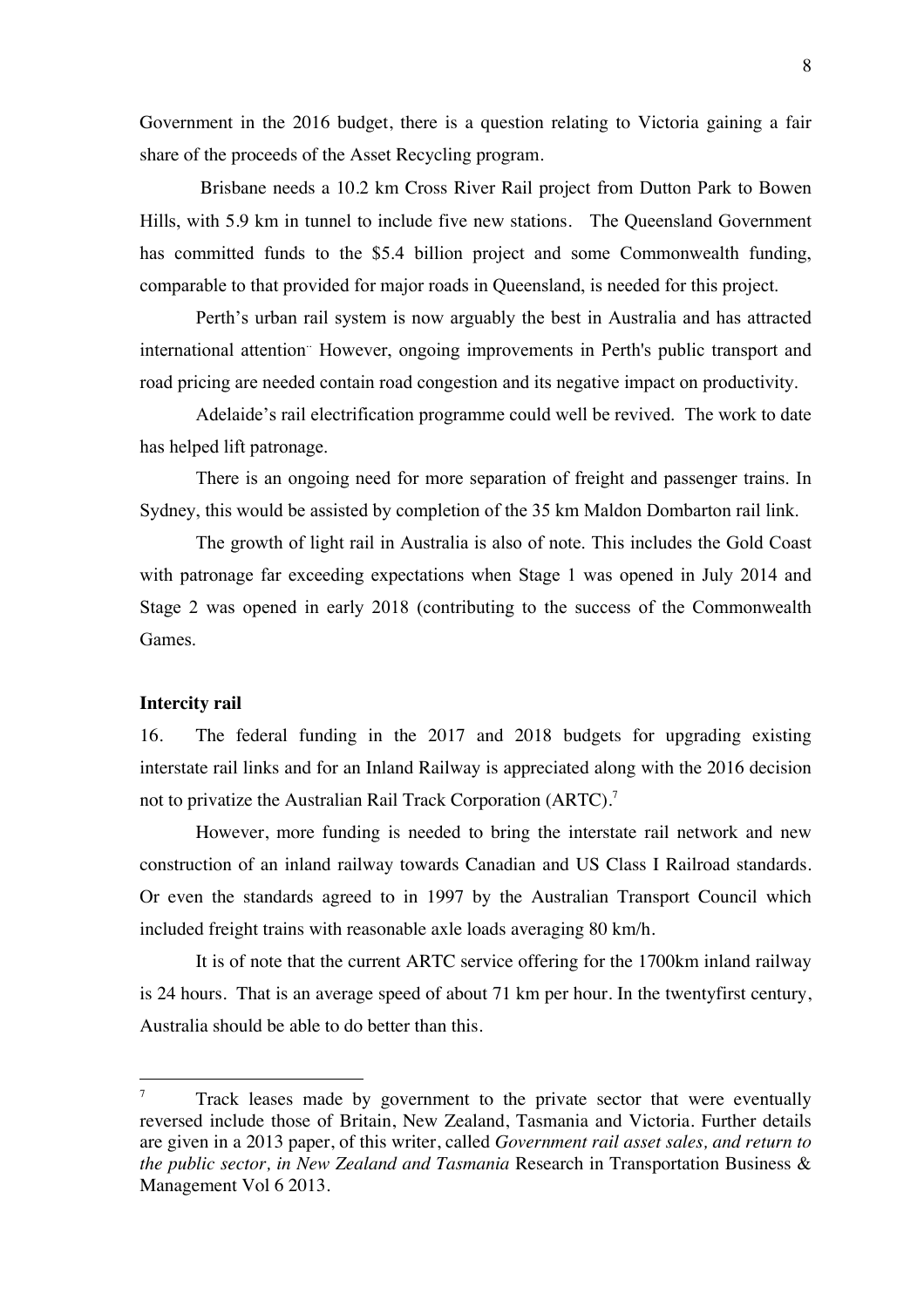Some track straightening of the existing lines to allow for Fast Freight Trains and Fairly Fast Passenger trains is needed. This is pending the construction, if ever, in Australia of a High Speed Rail (HSR) network for trains running at speeds of at least 250 km/h.

In December 2018, the NSW Government announced its intention to investigate either the upgrading of the main railway tracks from Sydney to Newcastle. Wollongong, Canberra Goulburn and Orange/Parkes or building dedicated high speed track on these four corridors. Whilst it can be argued that federal government has given NSW over \$4 billion for its part of the Snowy Mountains scheme and this could be applied to intercity rail in NSW (as suggested by former Prime Minister Turnbull in March 2018 when visiting Port Kembla), there is also a case for some federal funds for regional rail in NSW comparable to that already advanced/ committed to Victoria of about \$1.5 billion.

## **Rail corridors**

17. In December 2016, the House of Representatives Standing Committee on Infrastructure, Transport and Cities released its report *Harnessing Value, Delivering Infrastructure.* 

Much evidence was received and noted on the need to identify and protect corridors for future railway lines. The Committee noted, in part [p151] *"Corridor preservation, especially for major projects such as HSR is very important. The ability to protect corridors ensures that transport infrastructure will follow the optimum route. Failure to protect corridors will mean compromises in planning and significant increases in cost."*

It is not just for High Speed Rail, but also rail freight and medium speed passenger rail, the corridor protection is needed. Two further indications of concern are that of Infrastructure Australia in its July 2017 report **Corridor Protection: Planning and investing for the long term**.

This paper urges Australian governments to take urgent action in the next five years to protect vital infrastructure corridors, to avoid cost overruns, delays and community disruption when delivering new infrastructure. The paper shows that protection and early acquisition of just seven corridors identified as national priorities on the Infrastructure Priority List could save Australian taxpayers close to \$11 billion in land purchase and construction costs. These seven strategic corridors are: